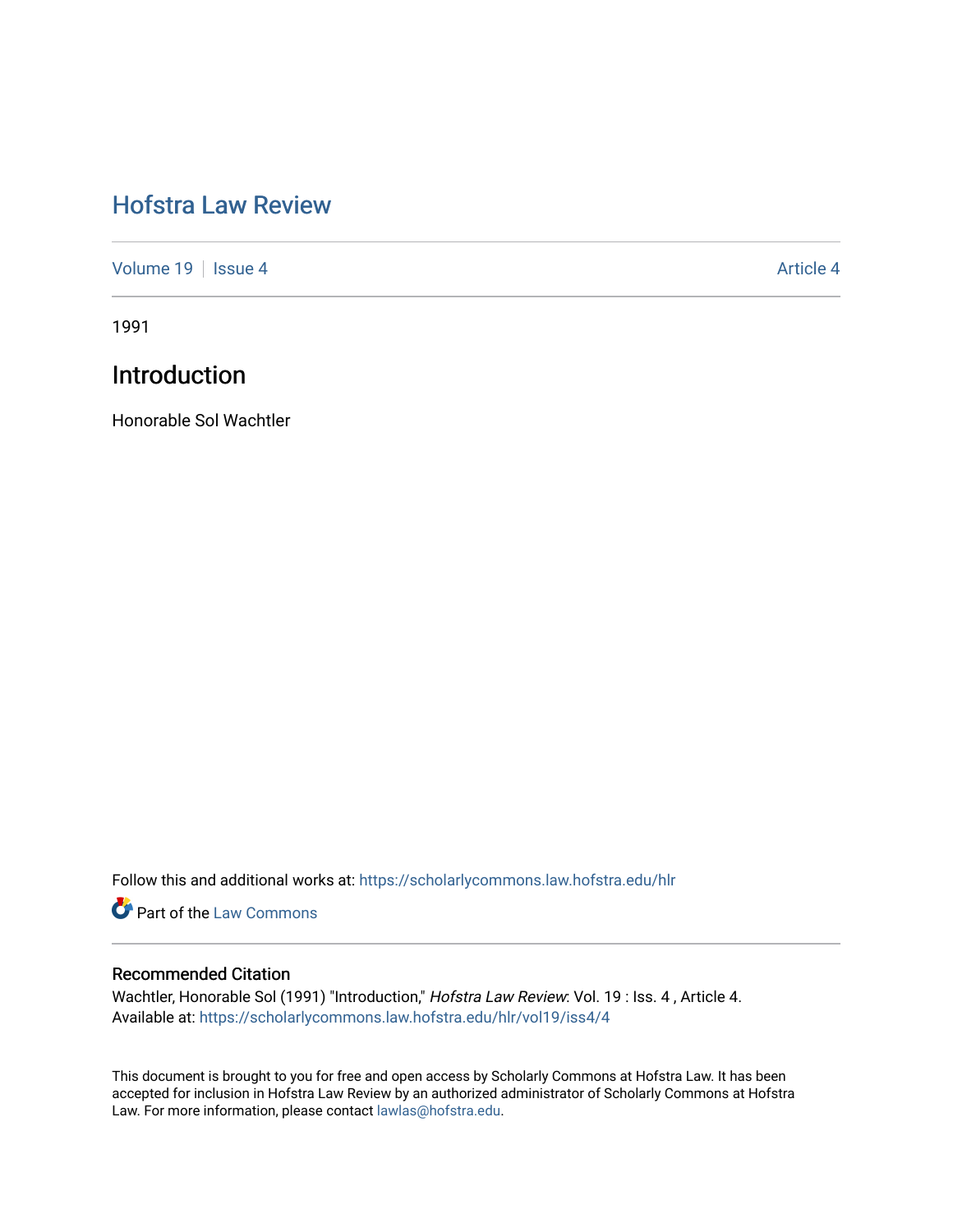# **SYMPOSIUM ON MANDATORY PRO BONO**

## INTRODUCTION

#### *Honorable Sol Wachtler\**

In 1988, I appointed a committee of distinguished New York attorneys chaired by Victor Marrero to report on the extent of the unmet need for civil legal services for New York State's poor, to explore the scope and operation of legal services currently provided, and to prepare a plan of action to increase the availability of legal services to the poor. In particular, I asked the committee to consider the propriety and feasibility of imposing a mandatory pro bono obligation on all members of the bar.

After a year of study, a preliminary report and ten more months of public comment, the committee issued its recommendations, concluding that "our society has evolved so that the poor need legal help to obtain basic human requirements and to an appalling degree cannot get it."1 The report advocated a variety of measures to meet the crisis, including the encouragement of clinical poverty law programs in the State's law schools,? loan forgiveness programs for law school graduates who work in legal services offices<sup>3</sup> and increased funding

<sup>\*</sup> Chief Judge, New York State Court of Appeals.

**<sup>1.</sup> COMMIfrEE** To IMPROVE **T1E** AVAILABILITY OF LEGAL SERVICES, *F NAL* REPORT TO **T1m CHalm JUDGE OF TBE STATE** OF **NEW** YORK (April **1990),** *reprinted in* **19** HoFsTRA L. REV. **755, 774 (1991)** [hereinafter **MARRERO REPORT].**

<sup>2.</sup> *See id.* at **834-35** (discussing the Marrero Committee's recognition that law schools could be a significant resource for legal services to the poor).

**<sup>3.</sup>** *See id.* at **835-36** (noting that easing students' debt burden could enlarge the pool of those seeking legal services positions).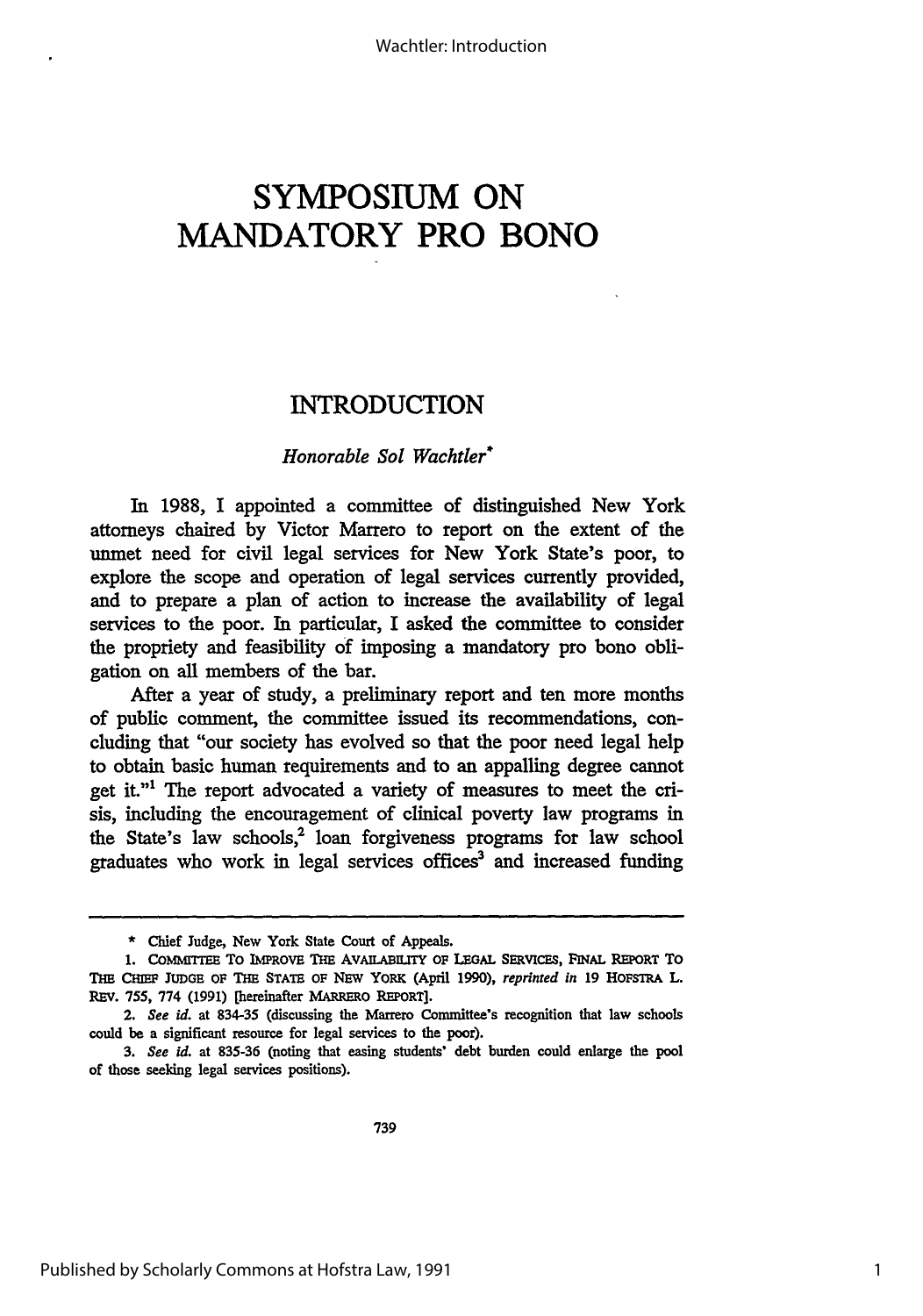*HOFSTRA L4WREVIEW*

**[Vol. 19:739**

for legal services and assigned counsel programs.4 In addition, the Committee noted that many legal problems of the poor and their associated costs could be avoided **by** increasing public assistance benefits.<sup>5</sup>

The centerpiece and **by** far the most controversial aspect of the Committee's report, however, was a proposal that all admitted attorneys actively practicing law in the State be required to provide 40 hours of free legal service every two years to the poor.<sup>6</sup> It would be difficult to overstate the intensity of the debate that this proposal has generated. I cannot remember any subject or proposition about which I have received more mail or seen more coverage in both the professional journals and the popular press.

The public discourse has been constructive, and this special issue of the *Hofstra Law Review* continues the healthy and helpful debate. As the articles that follow illustrate, the reaction to the concept of mandatory pro bono has been balanced, and good arguments have been voiced on both sides of the question.

On the one hand, lawyers enjoy a profitable monopoly on the provision of legal services and, since they are the only ones that can provide the services, it does not seem unduly burdensome to impose such an obligation as a condition encumbering their license to practice. On the other hand, doctors, plumbers, electricians, and restauranteurs are also licensed, and we do not expect, much less require, them to provide free services. In those cases, the burden of providing necessary services to the poor is borne by society at large.

Indeed, almost everyone who has joined the debate about mandatory pro bono, including the Marrero Committee, agrees that the best way to provide legal services to the poor is to increase funding for legal services and other social programs. Mandatory pro bono is at best an inefficient way to deliver the very specialized kind of legal services that poor people need. The most common and critical problems faced by people in need: housing, public assistance, Medicaid, etc., require the aid of a lawyer who works on a day-to-day basis with the complex and ever-changing maze of statutes and regulations that govern such matters. Furthermore, because court calendars are so congested, a pro bono lawyer may spend all day in court to make an

740

*<sup>4.</sup> See 1d.* **at 838-41** (discussing society's potential contribution to the legal services crisis).

*<sup>5.</sup> Id.*

*<sup>6.</sup> Id.* **at** 784.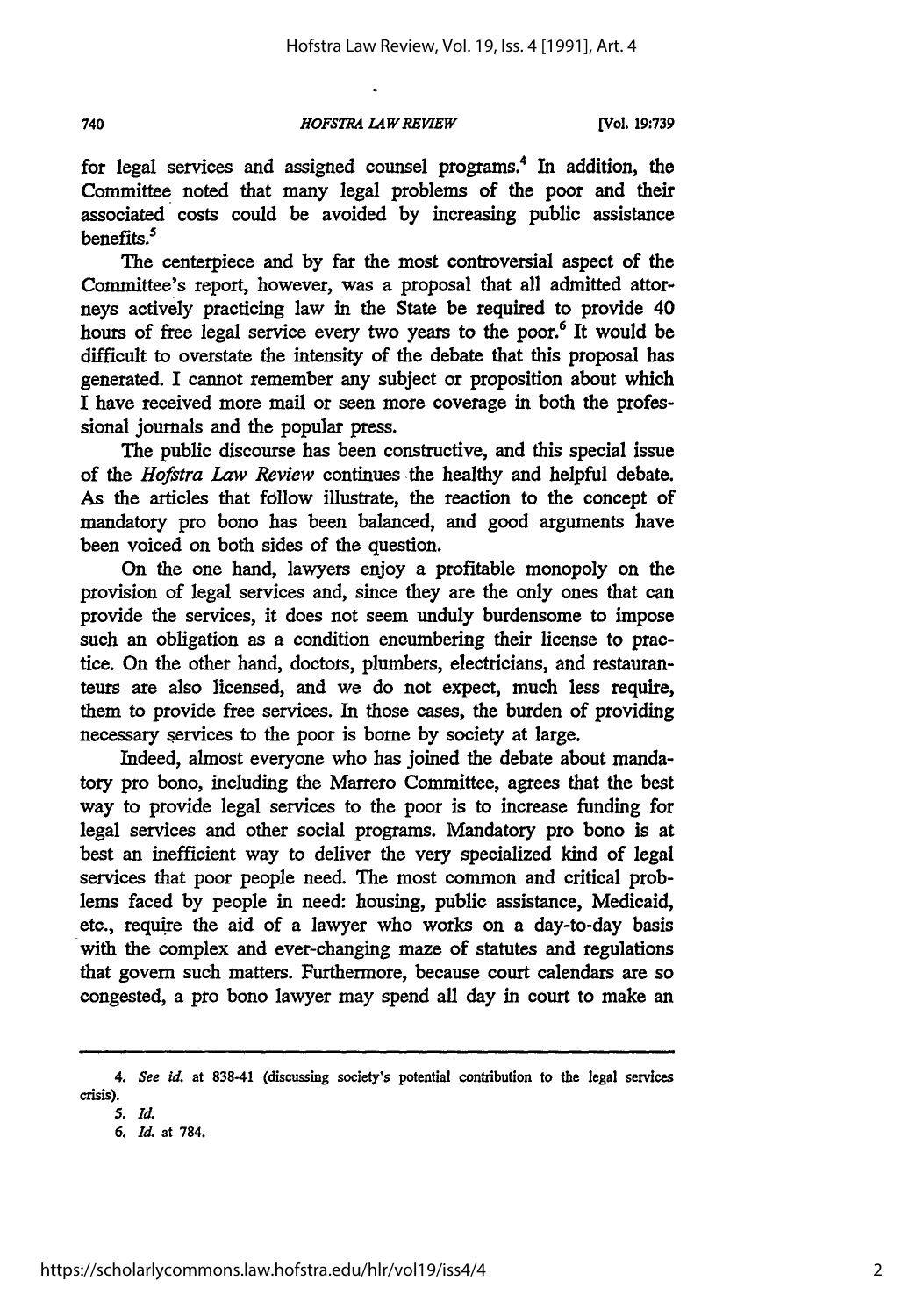*1991)*

#### *INTRODUCTION*

appearance in a single case. While the legal services attorney may also have to spend an entire day in court, as a specialist immersed in that practice, he or she may have several cases on the calendar and can spend waiting time more productively, talking with clients and negotiating with opposing counsel.

Nevertheless, although greater public funding may be a more efficient and more equitable answer, it is simply unrealistic to believe that it will be forthcoming in the near future. The trend in the last decade has been to the contrary, beginning in **1982** with a 25% reduction in federal funding for legal services.<sup>7</sup> As a result, in 1987, there were 25 fewer full-time legal services offices in the State than there were at the start of the decade. We cannot abandon efforts to reverse this trend, but neither can we ignore our own professional ethical obligation to fill the gap as best we can.

Furthermore, while I agree that the needed services can be more efficiently delivered by a poverty law specialist, I am not persuaded by arguments that such specialists are the only ones who are competent, to provide the services. The Marrero Committee's definition of qualifying services is sufficiently broad and flexible to allow most attorneys to fulfill their commitment within the scope of their competence.8 If not, I am confident that bar associations and legal services organizations will be willing and able to provide whatever training may be necessary.

In any event, the objection that most attorneys are not competent to handle the legal problems of the poor strikes me not as an argument against *mandatory* pro bono services, but as an argument against pro bono services generally. In evaluating this argument and others (such as the claim that a mandatory pro bono plan violates the First Amendment by requiring an attorney to advocate causes that he or she may not support), one should keep in mind that the Marrero Committee proposal is mandatory only in the very narrow sense that it sets a minimum, and very modest number of hours that attorneys should dedicate to serving those who cannot afford their services. Except for requiring that the client be poor, the plan leaves the choice of client, subject matter, strategy and, for that matter, political bent, entirely up to the attorney.<sup>9</sup>

As for the argument that free representation will foster the litiga-

741

*<sup>7.</sup> Id.* at **775-76.**

*<sup>8.</sup> See 1d.* **at 789-97** (discussing qualifying services).

*<sup>9.</sup> See Id.* (noting that qualifying services must be to the poor).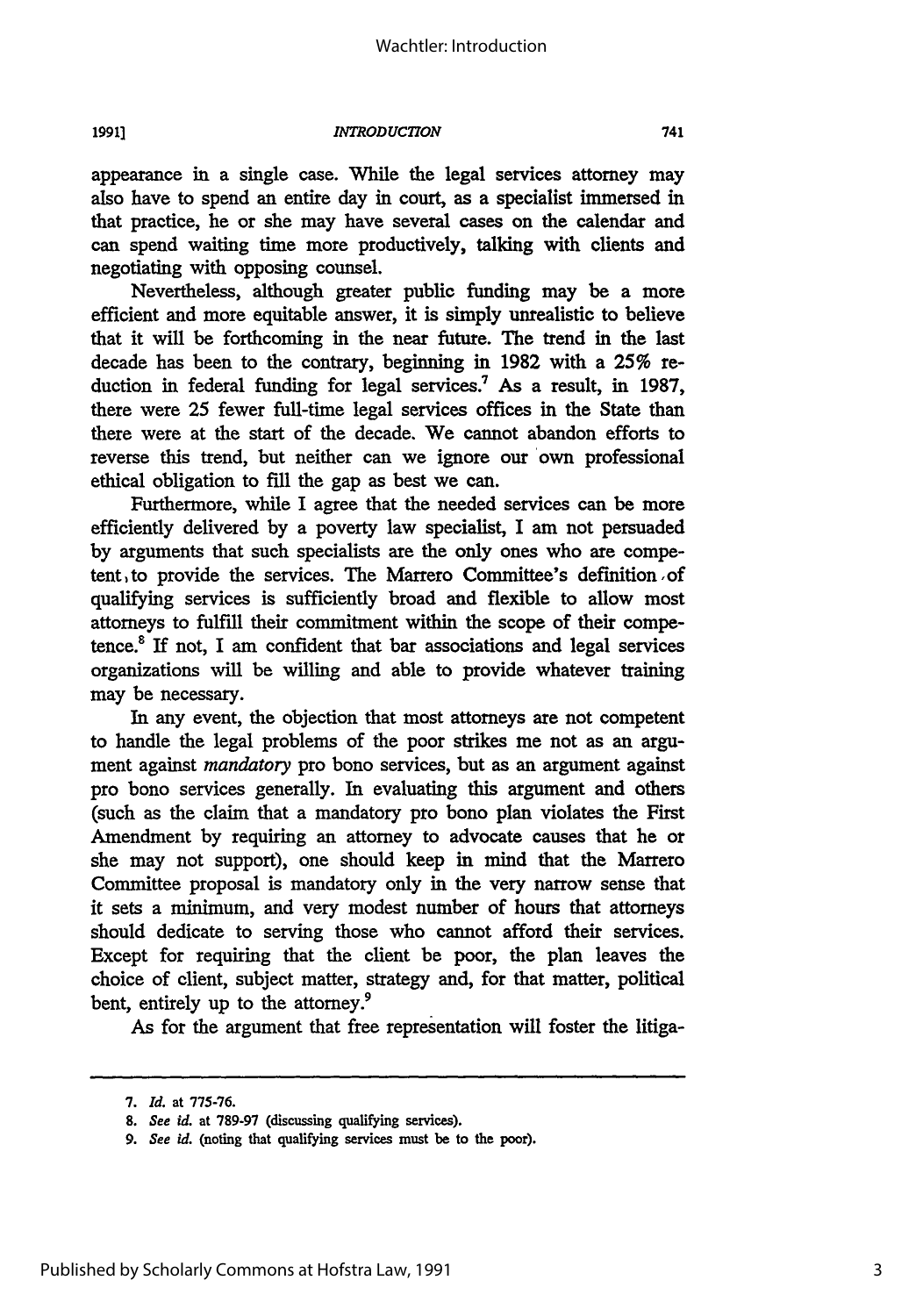742

#### *HOFSTRA LAW REVIEW*

**[VCol, 19:739**

tion of meritless or minor claims, it should be noted that the plan does not require that the pro bono hours be spent in litigation,  $10$  nor does it require an attorney to pursue meritless claims.11 The obliga**tion** can be fulfilled **by** providing the same kind of counseling that an attorney provides to paying clients, which may include advice that a claim is not worth pursuing.'2 Moreover, because the Marrero plan leaves all of these choices to the individual attorney, it is less of an imposition on attorneys than is a system of uncompensated assignments in individual cases.

That there is a gap between the need for legal services and their availability has not been seriously challenged by even the most vocal of the Marrero Report critics. To be sure, there are legitimate questions about the degree of need and whether the answer to all problems is to throw another lawyer into the mix. There can be no doubt, however, that poor people in this State frequently face serious legal problems without the aid of an attorney and that, in many of these situations, their lack of legal counsel stands in the way of justice. In all of the debates, I have yet to hear of a lawyer who, despite a conscientious effort, has been unable to find someone in need of pro bono legal services. And no one in the legal services community has come forward to say "Thanks, but no thanks-we don't need the help." In fact, if there is one thing that has become clear during the debate over the mandatory pro bono proposal, it is that the need for civil legal representation for the poor in our State is urgent.

**Of** all the responses to the Committee's report, the most constructive has been that of the New York State Bar Association, which issued its own detailed proposal shortly after the Marrero Committee began public hearings on its preliminary report.<sup>13</sup> Significantly, the State Bar's report, authored **by** a committee chaired **by** former State Bar President Justin Vigdor, did not take issue with the Marrero Committee's conclusions concerning the scope of the problem, the need for more public funding and the obligation of lawyers to increase their pro bono efforts. The Bar Association promised to redouble its efforts to procure increased funding for legal services programs and to seek other legislative action that will improve access to justice

**<sup>10.</sup>** *Id.*

*<sup>11.</sup> See id*

**<sup>12.</sup>** *See* id.

**<sup>13.</sup>** *See* New York **State** Bar **Association, Committee on Legal Aid,** *New York* Legal *Needs Study: Draft Final Report* (October **1989).**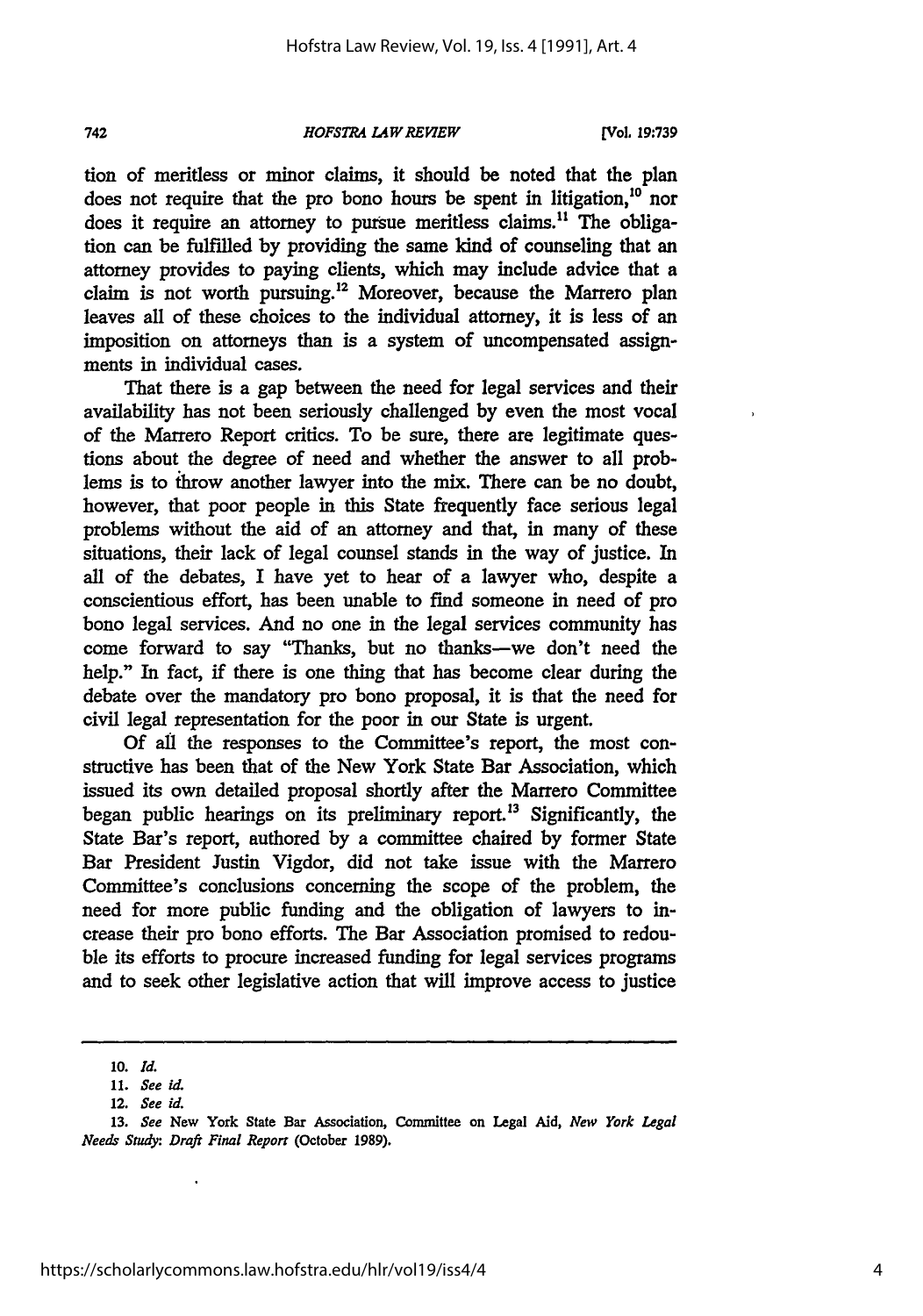**INTRODUCTION** 

Published by Scholarly Commons at Hofstra Law, 1991

for the State's poor. However, it also asked for a moratorium on the consideration of a mandatory pro bono requirement, so that a concerted effort could be made to achieve a similar level of service on a voluntary basis.

On Law Day **1990, I** accepted the proposal of the State Bar Association by deferring implementation of a mandatory pro bono requirement for two years. I believed that the Bar Association should be given the opportunity to capitalize on the interest, energy, and controversy generated by the Marrero Conmnittee's proposal to encourage voluntary pro bono service. It will be better for all concerned if lawyers can do their part to meet the needs of the poor on a voluntary basis.

The main reason to defer implementation of a mandatory pro bono plan is not any of the arguments raised by opponents, but the fact that opposition exists. That opposition means that a mandatory plan will inevitably result in a wasteful and divisive legal and philosophical confrontation. It also means that a mandatory plan will require the devotion of scarce resources to administration and enforcement mechanisms.

We should also consider the message conveyed to the public by voluntarism on the one hand, and reluctance on the other. We all seem to agree that the most efficient and equitable way to meet the legal services needs of the poor is to increase public funding for legal services organizations. It will certainly be more difficult to generate public support for such measures if attorneys do not consider the problem significant enough to make sacrifices of their own. Widespread participation in a voluntary program would thus have a tremendous symbolic significance, even if it cannot, by itself, satisfy the need.

Most importantly, voluntary service is preferable to compulsory service in any endeavor. Clients will be better served by lawyers who stand at their side willingly. For all of these reasons, a successful voluntary plan is the preferred choice.

We are now near the end of the two-year moratorium period sought by the State Bar Association. At the beginning of that period, a committee co-chaired by Victor Marrero and Justin Vigdor was appointed to monitor the progress of the efforts to encourage voluntary pro bono participation. I cautioned then that if those efforts were not successful, after the two year period I would seek implementation of the mandatory plan proposed by the Marrero Committee. So far, there have been encouraging signs. Conversations and correspondence

**1991]**